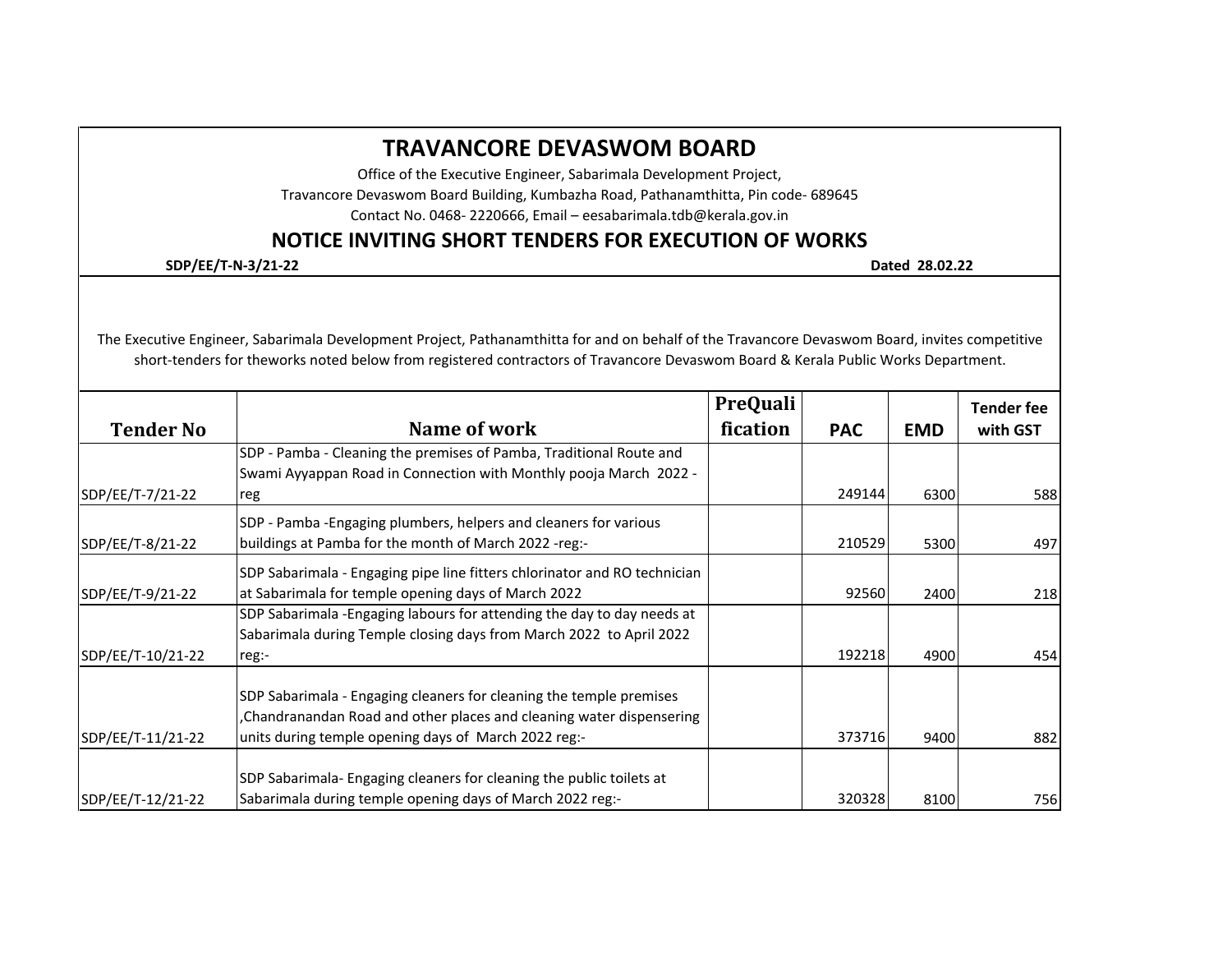|                   | SDP Sabarimala- Supplying medicated drinking water to Ayyappa            |                 |        |       |      |
|-------------------|--------------------------------------------------------------------------|-----------------|--------|-------|------|
| SDP/EE/T-13/21-22 | devotees during temple opening days from March 2022 reg:-                |                 | 434083 | 10900 | 1024 |
|                   | SDP Sabarimala - Engaging cleaners for cleaning the rooms and toilets in |                 |        |       |      |
|                   | various buildings under the possession of Travancore Devaswom Board      |                 |        |       |      |
| SDP/EE/T-14/21-22 | during temple opening days March 2022 reg:-                              |                 | 320328 | 8100  | 756  |
|                   | SDP Sabarimala - Engaging Manpower for cleaning the block in sewege      |                 |        |       |      |
|                   | line and other allied works at Sabarimala during the temple opening      |                 |        |       |      |
| SDP/EE/T-15/21-22 | days of March 2022                                                       |                 | 112536 | 2900  | 266  |
|                   |                                                                          |                 |        |       |      |
|                   | SDP Sabarimala-Operation and maintenance of sewage treatment plant       |                 |        |       |      |
| SDP/EE/T-16/21-22 | for monthly pooja temple opening days from March 2022 reg:-              |                 | 152907 | 3900  | 361  |
|                   | SDP Sabarimala putting up pandal at upper thirumuttam in connction       |                 |        |       |      |
| SDP/EE/T-17/21-22 | with ulsavam in 1197 ME                                                  |                 | 225685 | 5700  | 533  |
|                   | SDP-Pamba -Disposal of garbages at Pamba-Operation of New                |                 |        |       |      |
|                   | Incinerator during the monthly pooja from Kumbham 1197 ME (March         | Refer PQ        |        |       |      |
| SDP/EE/T-18/21-22 | 2022) including conveyance charges of Diesel.                            | No.1            | 114340 | 2900  | 270  |
|                   | SDP-Sabarimala -Disposal of garbages at Sabarimala-Operation of New      |                 |        |       |      |
|                   | Incinerator during the monthly pooja from Kumbham 1197 ME (March         | <b>Refer PQ</b> |        |       |      |
| SDP/EE/T-19/21-22 | 2022) including conveyance charges of Diesel.                            | No.1            | 233312 | 5900  | 551  |
|                   | SDP-Nilackal -Disposal of garbages at Sabarimala- Operation of New       |                 |        |       |      |
|                   | Incinerator during the monthly pooja from Kumbham 1197 ME (March         | <b>Refer PQ</b> |        |       |      |
| SDP/EE/T-20/21-22 | 2022) including conveyance charges of Diesel.                            | No.1            | 124030 | 3200  | 293  |
|                   | SDP-Pamba -STP at Cheriyanavattom Pamba Operation of the plant           |                 |        |       |      |
|                   | during the monthly pooja in kumbhom 1197 ME (March 2022) by              | Refer PQ        |        |       |      |
| SDP/EE/T-21/21-22 | engaging labours and supply ofchemicals                                  | <b>No.2</b>     | 130111 | 3300  | 307  |
|                   | SDP Nilackal Engaging plumber cum operator during off season             |                 |        |       |      |
| SDP/EE/T-22/21-22 | days(2022 jan 21 to 2022 Nov 15)                                         |                 | 263610 | 6600  | 622  |
|                   | SDP-Nilackal-1197ME-Putting up Temporary Sheds for Meena maasa           |                 |        |       |      |
| SDP/EE/T-23/21-22 | pooja days                                                               |                 | 98187  | 2500  | 232  |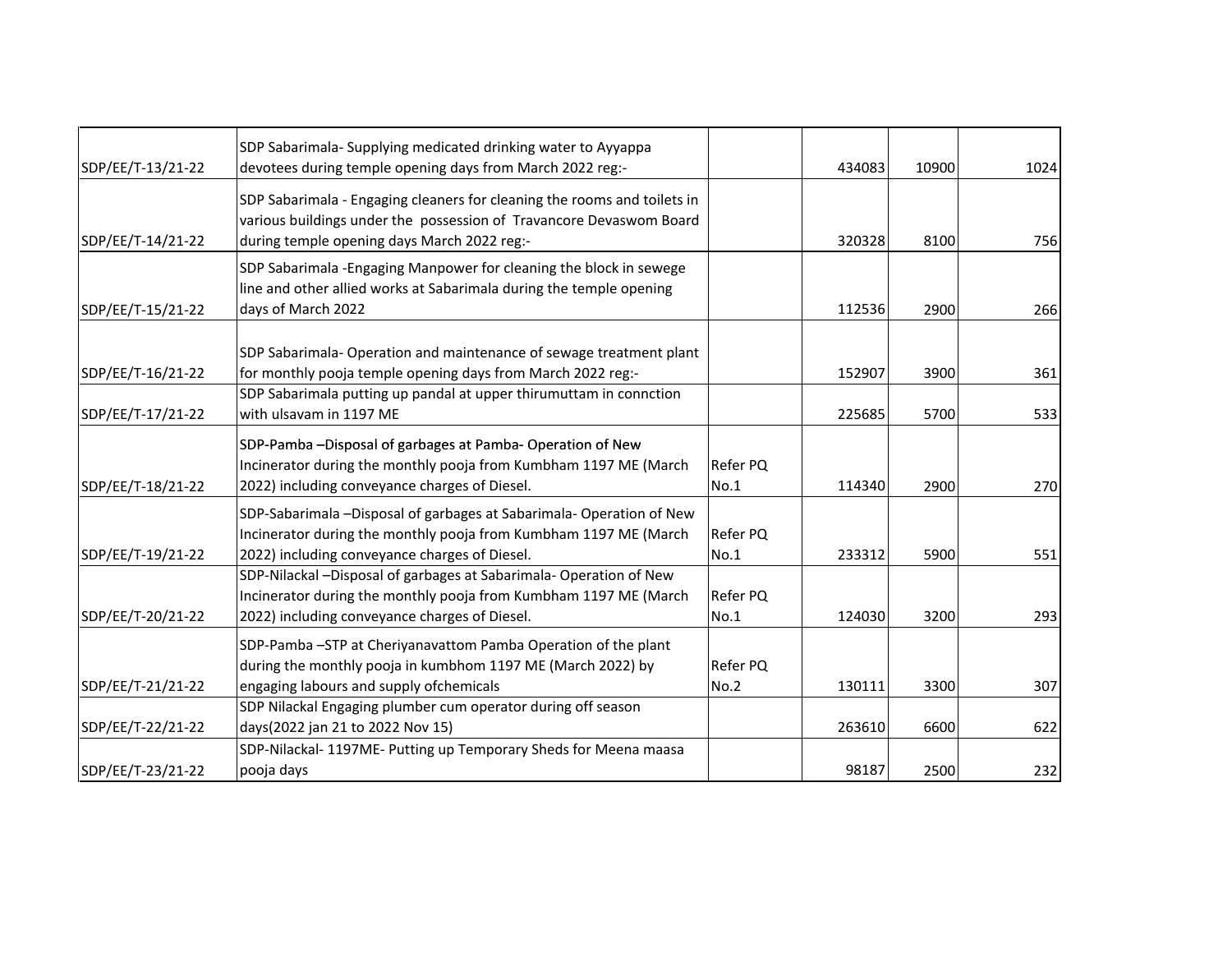|                   | SDP- Nilakkal --Engaging Plumbers, Cleaners and Scavangers, Supply of                                                                                                                                                   |                                                      |         |                          |
|-------------------|-------------------------------------------------------------------------------------------------------------------------------------------------------------------------------------------------------------------------|------------------------------------------------------|---------|--------------------------|
|                   | water supply & sanitary materials and Cleaning materials during                                                                                                                                                         |                                                      |         |                          |
| SDP/EE/T-24/21-22 | Meenam maasa pooja days- (Meenam 2022)                                                                                                                                                                                  | 244812                                               | 6200    | 578                      |
|                   |                                                                                                                                                                                                                         |                                                      |         |                          |
|                   | Last Date of Bid submission                                                                                                                                                                                             | 04.03.22                                             | 3.00 PM |                          |
|                   | <b>Date of Tender Opening</b>                                                                                                                                                                                           | 04.03.22                                             | 3.00 PM |                          |
|                   | <b>Pre Qualification</b>                                                                                                                                                                                                |                                                      |         |                          |
|                   | a.The firm should submit the previous experience certificate in overhauling and operation of<br>similar capacity of incinerator (300 kg/Hr.) based on ventuary scrubbing system.<br>b. Registration details of the firm | <b>Applicable for Tender No</b><br>T-18, T-19 & T-20 |         |                          |
|                   | a. The company should have previous experience in the supply of chemicals for the operation of an                                                                                                                       |                                                      |         |                          |
|                   | STP having capacity not less than 3.5 MLD during the last three years.                                                                                                                                                  |                                                      |         |                          |
|                   | b. The company should produce bonafide records to prove their experience with regards to the                                                                                                                            |                                                      |         |                          |
|                   | supply of the listed chemicals in following quantities during the last three years                                                                                                                                      |                                                      |         |                          |
|                   | Ferric chloride----1,50,000 Litre                                                                                                                                                                                       |                                                      |         |                          |
|                   | Hydrated lime ---- 1,50,000 Kg                                                                                                                                                                                          |                                                      |         |                          |
|                   | Hypochlorate ---- 30,000 Litre                                                                                                                                                                                          |                                                      |         |                          |
|                   | Alum----20,000 Kg                                                                                                                                                                                                       |                                                      |         | Applicable for Tender No |
|                   |                                                                                                                                                                                                                         |                                                      |         | $T-21$                   |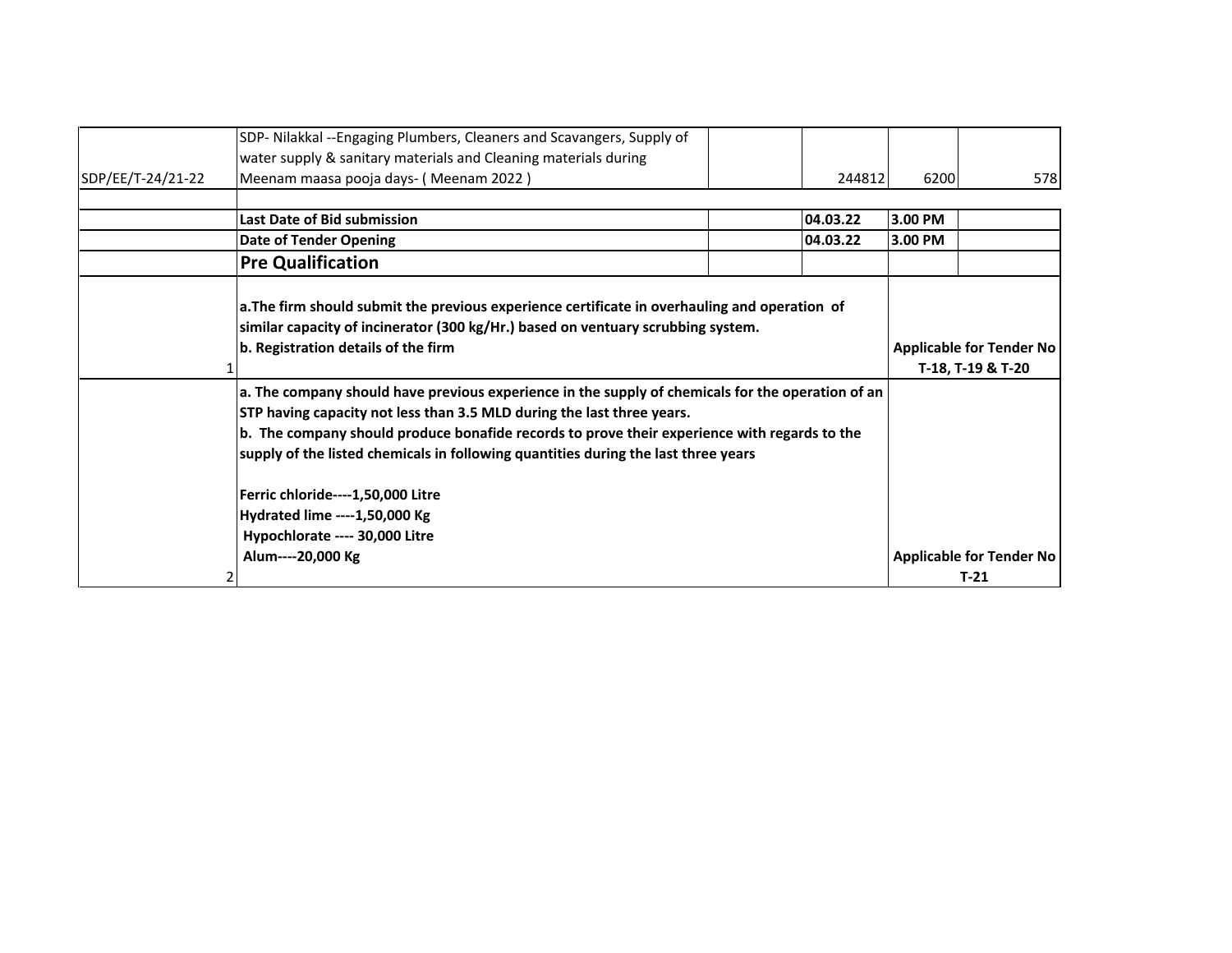## **TERMS AND CONDITIONS**

(1) The EMD should be in the form of deposit receipt from any of the Nationalized/Scheduled bank pledged in favour of the Executive Engineer, sabarimala Development Project, Pampa (2)PAC up to 5.00Lacs 'D' class and above PAC up to 15.00Lacs 'C' class and above. (3) For work under serial No.4 item rates to be quoted.(4) . TDB reserves the right to reject any tender without assigning any reason.(5) If the last date of tender happens to be a holiday ,the tender will be received and opened in the next working day at the same time prescribed..(6) All other conditions of invitation of tender in the TDB will be applicable to this tender also. (6). More information can be had from the office of the undersigned on all working days during working hours.

> SABARIMALA DEVELOPMENT PROJECT sd/- R AJITH KUMAR EXECUTIVE ENGINEER Pathanamthitta